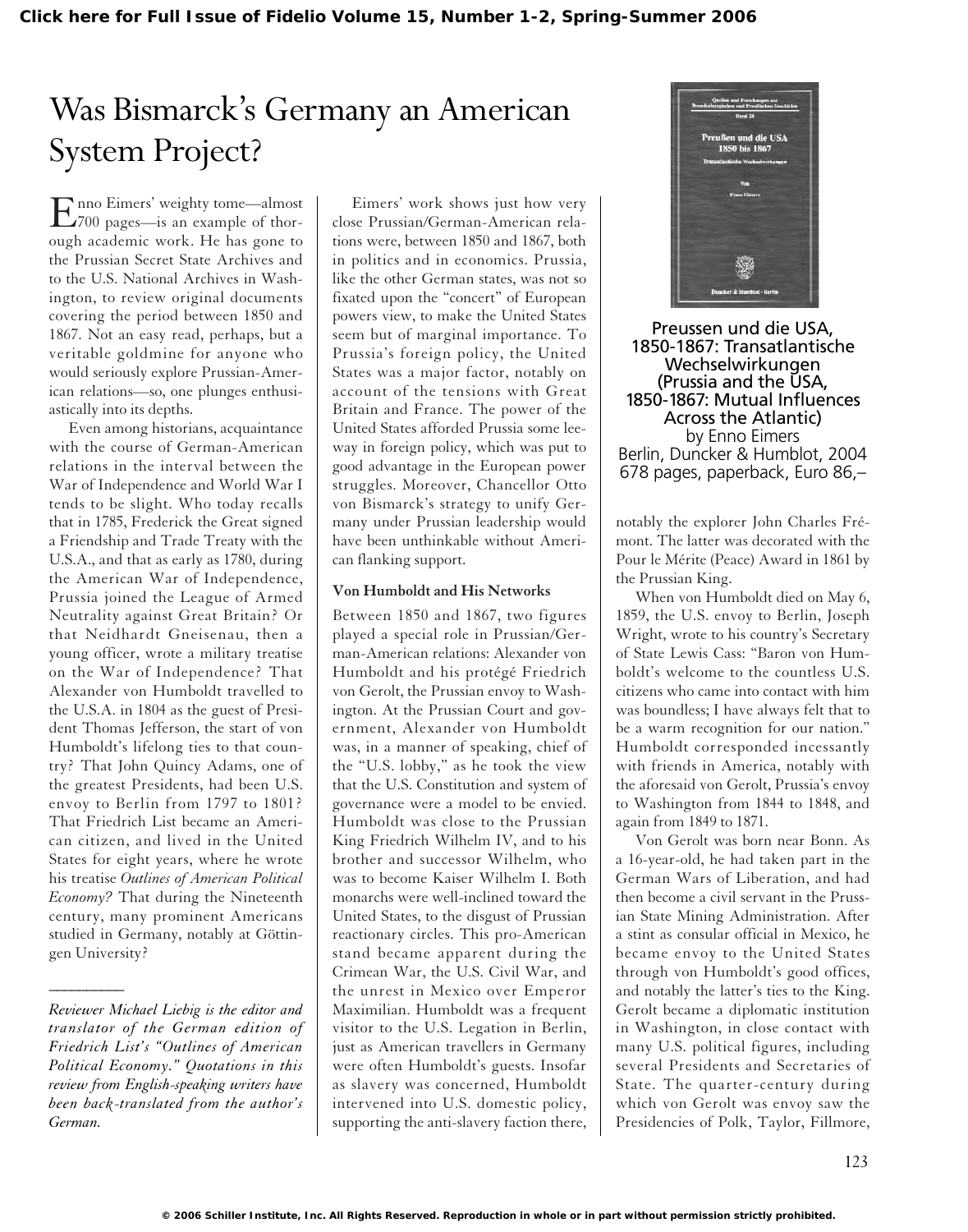Pierce, Buchanan, Lincoln, Johnson, and Grant. After leaving office in 1855, President Fillmore became the only serving U.S. President in the Nineteenth century to visit Germany. In Berlin he met with Alexander von Humboldt and King Friedrich Wilhelm IV.

### **Rapid Expansion of U.S.-Prussian Relations**

On Gerolt's watch at the Prussian Legation at Washington, new Prussian Consulates were established, for a total of 14: New York, where von der Heydt, the son of the Prussian Minister of Trade, was consul; Philadelphia, Baltimore, Charleston, New Orleans, St. Louis, Galveston (Texas), Savannah, Cincinnati, San Francisco, Louisville (Kentucky), Milwaukee, Chicago, Boston, and New Bedford. Only Great Britain had more consulates. That presence reflected two major factors in Prussian/German-American relations: (1) the huge German emigration to the United States; and (2) their extensive trade relations.

While von Gerolt was at Washington, over 1.5 million Germans emigrated to the United States; overall, between the American Revolution and World War I, over 4 million Germans left for America. After the aborted 1848 "Revolution" in Germany, amongst the German immigrants to the United States were many "radical democrats," opposed to any form of monarchical rule; this current became quite prominent in German-American circles in the U.S. Congress and government, without, however, adversely affecting Prussian-American relations.

By the 1850's and '60's, trade between the United States and the German Customs Union (Zollverein) was brisk, and grew apace. American exports, first almost entirely agricultural—cotton, tobacco, rice, and grain—included, by the late 1860's, machinery, notably for the agricultural and lumber industries. The Customs Union, for its part, exported mainly metal and textile goods to the United States. In von Gerolt's day, the Customs Union became, after Great Britain, the United States' second most important trading partner. In 1846, the



*Friedrich von Gerolt, Prussian envoy to Washington for a quarter-century.*

United States, Prussia, and Bremen, then the main German harbor for the American trade, founded the Ocean Steam Navigation Company (OSNC), directed against British maritime supremacy in the North Atlantic.

Referring to the growing trade between Prussia and the United States, von Humboldt wrote of "the ever-narrower Atlantic," while von Gerolt emphasized that Prussia must realize that the United States was undergoing "an expansion in power, population, and material well-being without historical precedent."

In 1855, Prussian Secretary of Trade von der Heydt wrote: "The importance of the United States for us as a market for our products has grown by leaps and bounds from one year to the next, and to such a degree, that the customs duty of that nation is, for our own industrial interests, of greater importance than that of most other states."

In terms of foreign policy—unlike Great Britain, France, or Spain—Prussia had no territorial ambitions in North or South America, and had acknowledged, *de facto,* the Monroe Doctrine. In 1871, Bismarck declared: "We acknowledge, insofar as the entire [American] continent is concerned, the predominant influence of the United States—as being grounded in the nature of things, and

the most coherent with our interests." To Alexander von Humboldt, the Monroe Doctrine was justified. Even in respect to the U.S. annexation of thinly populated and economically backward northern Mexico by the United States, he wrote: These territories "will very soon be accessible to civilization, agriculture, and trade."

### **'The Sole Power England Had To Fear'**

Since the Declaration of Independence, Russian-American relations had always been excellent. This, as well as America's close ties to Prussia, became patent during the Crimean War (1854-56), when Russia was attacked by Great Britain and France. Prussia and the United States remained neutral throughout, but their sympathies for Russia were unmistakable. Tension between Great Britain, on the one side, and the United States and Prussia on the other, almost came to war. In the Caribbean, the British and French were demonstratively deployed against American warships. Prussia and the United States strictly forbade any attempt by the British to recruit mercenaries on their territory. This led to the jailing of the British consul in Cologne, and to the expulsion of three British consuls from the United States.

On May 26, 1856, von Gerolt wrote to Prussian Foreign Minister Manteuffel that the United States "was the sole power that England had to fear," as it was in a position to repel "British encroachment and pretensions." After the Crimean War ended, on Sept. 4, 1856, von Gerolt wrote: "The United States have successfully established a position vis-à-vis England, enabling them to rein in what has heretofore been England's monopoly on the high seas, as well as her encroachment and impertinence vis-à-vis weaker sea powers in those wars where England is involved."

On Sept. 19, 1854, Prussian Minister of Trade von der Heydt wrote to Manteuffel: "Finally, one should not neglect to point to Prussia's political stand, the which will probably destine her, in the fairly near term, to strengthen her ties with North America, and any hesitancy in this respect, owing to fear of trouble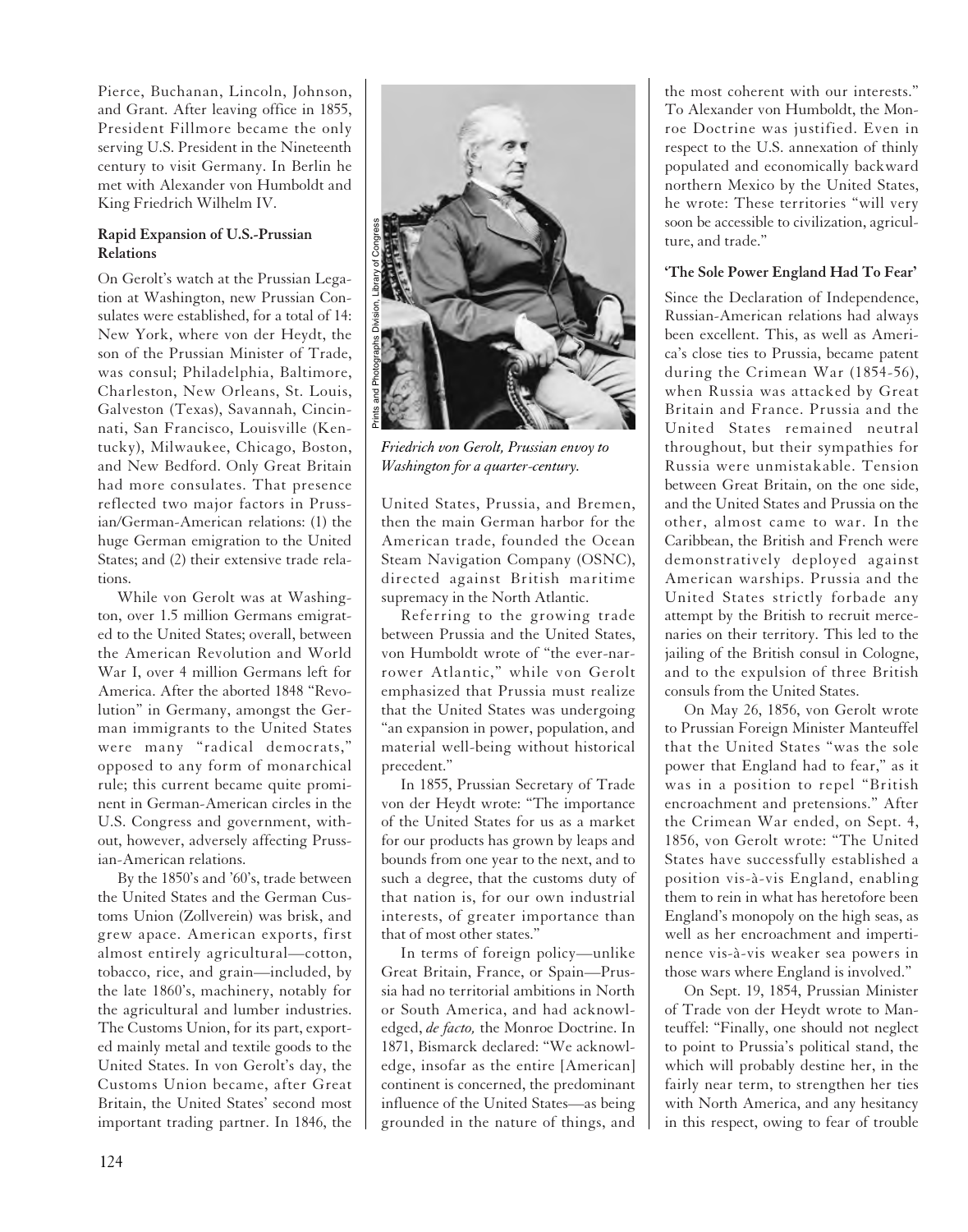with England, in an issue that should rather be determined by Prussia's interests alone, would be foolish."

Prussia worked very closely with the United States in connection to Japan and China. When, in 1860, an official delegation from Japan visited Washington for the first time, von Gerolt made contact with them immediately. That was the year in which Prussian ships first sailed to Japan, using maps supplied by the United States government. The leader of the Prussian delegation, von Eulenburg, signed the first Prusso-Japanese Trade Agreement in 1860, and was actively supported by the United States legation in Japan. As a result, the U.S. consul general to Japan, Townsend Harris, was granted a high Prussian Order.

Wilhelm I, who became regent in 1858, and in 1861, King of Prussia, was as positively inclined toward the United States as his predecessor Friedrich Wilhelm IV. In 1871, he arbitrated between the United States and Great Britain in a conflict over the Canadian-U.S. border, deciding in favor of the United States. Prussian-American ties were firm enough to withstand the death of Alexander von Humboldt (May 6, 1859).

#### **The U.S. Civil War**

Following a severe economic crisis in 1857, pressure mounted in the United States for protectionism, and a current led by the Republican Party, whose candidate was Abraham Lincoln, was elected President in 1860. In 1858, the renowned "American System" economist Henry C. Carey published his three-volume *The Principles of Social Science,* a powerful appeal for protectionism and "internal economic development." Carey's work was translated and published in Germany in 1863.

The protectionist movement in the United States, as well as Carey's works when they reached Prussia and Germany, strengthened the hand of the faction in Germany associated with Friedrich List's economic policy ideas. In the German economic debate, the idea of regulated trade to promote domestic economic growth gained further ground. Bismarck, moreover, had scrutinized how the United States, dur-



*The "Golden Spike": Completion of the first transcontinental railroad line, Promontory Point, Utah, May 1869. Internal economic development played a similar role in the unification of Germany under Bismarck.*

ing the Civil War, had conducted and financed the war economy. It is critical to point out here that, far from being adversely affected by the protectionist measures on the U.S. side, the volume of U.S.-German trade increased constantly.

Even more so than during the Crimean War, the close ties between Prussia and the United States came to the fore during the U.S. Civil War. Joseph Wright, U.S. envoy to Berlin, wrote in 1861 to Lincoln's Secretary of State, William H. Seward: "the government and the people [of Prussia] are, in spirit and sentiment, on our side."

The moment the Confederacy announced secession, Prussia made it plain that it backed the Union, and dealt with the Civil War as an "internal affair" of the Union. Prussia never recognized the Confederacy as a subject of international law, nor did Prussia ever contemplate the British/French policy of "negotiated peace" between the Union and the South. In 1863, von Gerolt wrote to Bismarck that the Union, even while the Civil War continued, would be in a position, should the need arise, to conduct war against England and France. Alongside Russia, Prussia was America's most reliable ally in Europe. All the more so, when Bismarck became Prussia's Minister President in 1862. Bismarck's correspondence with von Gerolt in Washington was as sustained as that with any of Prussia's envoys to the European powers.

In the early phase of the Civil War, Prussia and the Customs Union delivered weapons to the Union. Still more significant, during the Civil War, most U.S. government bonds were negotiated on the German Exchanges, while the sole attempt to place a Confederate bond at the Frankfurt bourse failed. In the early phase of the war, the Prussian government, and specifically von Gerolt, allowed German officers to enroll in the Union Army, including Capt. Paul von Radowitz, the son of a former Prussian Foreign Minister, Karl von Hardenberg; Prince Felix von Salm; and Oskar von Babender, among the better-known. A chapter in Eimers' work deals with German soldiers in the Union Army, as distinct from the German-American soldiers who also served.

In 1862—and this is no mere anecdote—Lincoln and Secretary of State Seward visited von Gerolt at his private home, a most unusual gesture to a foreign diplomat. The U.S. envoy to Berlin, Norman Judd, wrote in 1862 concerning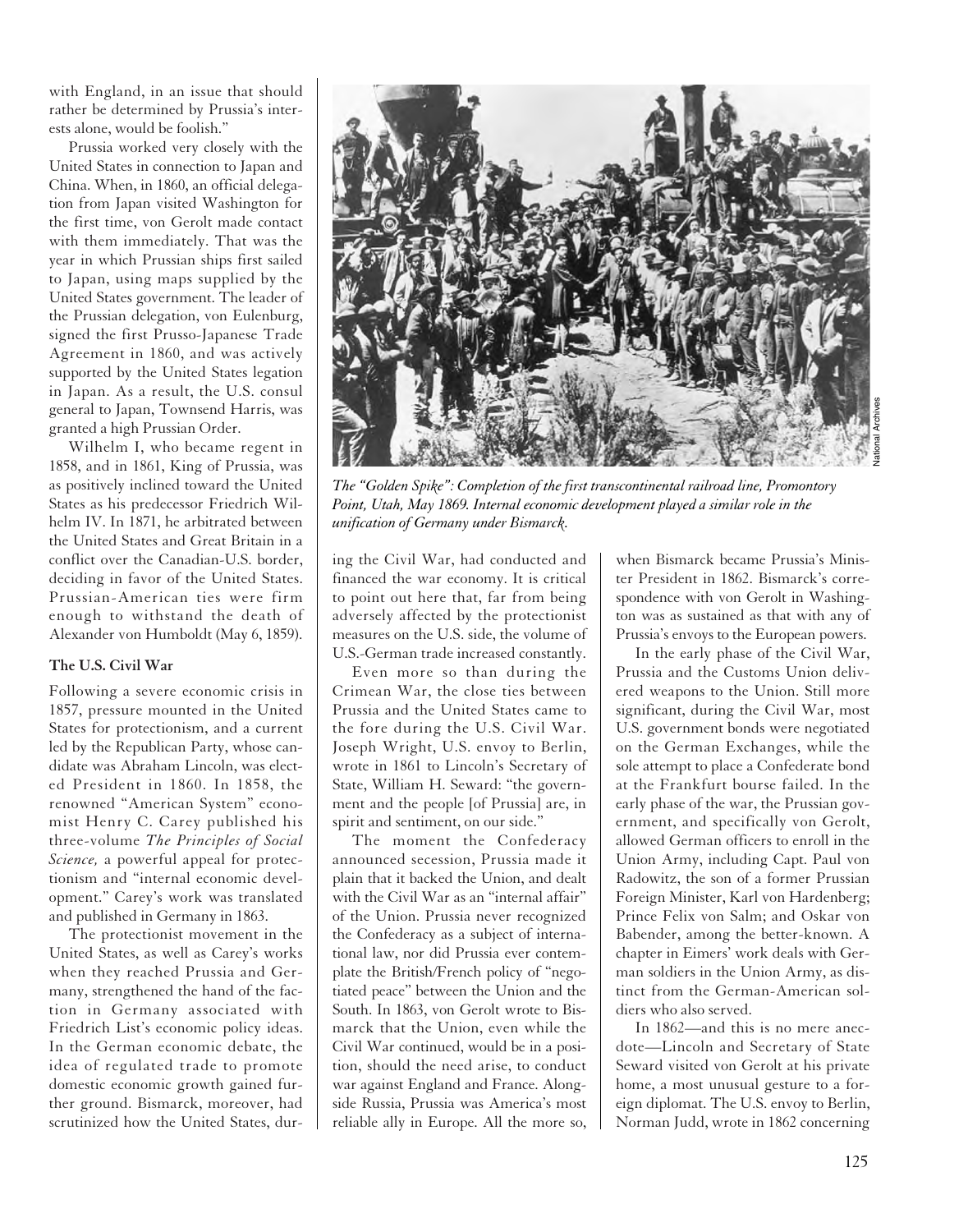von Gerolt: "His enthusiasm for our cause, the thorough knowledge of our public affairs, and of the origin of the rebellion, together with his firm conviction of the ultimate triumph of the government, has had the most favorable and beneficial influence on government circles here. His position has enabled him to talk freely to the King, Queen, and Crown Prince, as well as the circles, mostly military, that surround them. His influence, however, has not been confined to that circle, but has reached other influential personages."

From the very outset, von Gerolt was convinced that the Union would prevail. In Spring 1862, he wrote to the Prussian Foreign Ministry: "Through the tremendous material means that the will power and persistency of the North have, in the present war, so very swiftly developed, the people are made aware of their own power and of the source of succor, and should the United States emerge triumphant from this struggle, an issue that one can no longer doubt, the Union shall step forth with fresh energy, as a power of the very first order." In March 1863, von Gerolt wrote to Bismarck that the U.S. Congress had "granted the President such power, for which there is no precedent either in the history of the United States or of that of most European States."

### **Bismarck's Perspective**

As early as 1857, Bismarck had written that Prussia had already "forgiven" the United States her "revolutionary origins . . . in the Treaty of The Hague of 1785." He soberly examined the growing economic, military, and political power of the United States, and was determined to use that power factor in world politics, for Prussia's diplomacy in Europe. The manner in which Bismarck obstinately maneuvered to achieve the unity of Germany under Prussian leadership, would not have been feasible without the role played by the United States in international relations. This applies to the German-Danish War of 1864, the Prussian-Austrian War of 1866, and the Franco-Prussian War of 1870-71.

During the German-Danish War, Bismarck could skillfully counter the pro-Danish tendencies of England and



*Alexander von Humboldt, German scientist and explorer, was chief of the "U.S. lobby" in Prussia.*

France, because the latter two nations were in extremely conflicted relations with the United States throughout the U.S. Civil War. In the Prussian-Austrian War of 1866, France was prevented from moving against Prussia, essentially because her forces were pinned down by Napoleon's Mexican adventures, while war with the United States loomed on the horizon. During the Franco-Prussian War of 1870-71, the U.S. posture was one of benevolent neutrality.

One year before the Franco-Prussian War, the U.S. envoy to Berlin, George Bancroft, wrote to the U.S. Department of State that France's unfriendly attitude toward any greater unity of the German people directly affected U.S. interests. "Trade between the United States and Germany is far more important for us, than that with any other power on the [European] continent," he wrote. Two short years before Bancroft's analysis, the United States and France had been on the verge of war over Mexico.

Here are the words of the U.S. envoy to Vienna, John L. Motley, to Secretary of State Seward in 1864: "Bismarck is a man of superior intellect, considerable attainments, perfect courage and unyielding firmness. . . . The secret of Bismarck's success—for he is successful and is likely to remain so—is that he thoroughly believes in his creed. In the age of political skepticism, it is something to believe at all. And certainly the great characteristic of Europe today is political skepticism." And the U.S. envoy to Berlin, Joseph Wright, wrote to Seward in 1866: "Count Bismarck . . . is a statesman of large and enlightened views, exhibiting at all times the greatest frankness and friendship in all matters connected with our country."

Bismarck maintained particularly close ties to U.S. Envoy Bancroft, who stayed at Berlin from 1867 to 1874. Concerning the North German League, which Bismarck established after the victory over Austria in 1867, Bancroft wrote: "This wonderful result has special interest for America, because it has sprung from the application of principles which guided the framers of the Constitution of our United States. The constitution of North Germany corresponds in so many things with ours that it must have been formed after the closest study of our system." Bancroft himself was the author of a five-volume history of the U.S. Constitution and a tenvolume history of the United States.

Bancroft had been a student at Göttingen University, studying ancient history under Professor Heeren, the founder of ancient historiography in Germany. Bancroft himself authored a book on the political system of ancient Greece. In the 1840's, he became Secretary of the Navy, and played a major role in the U.S.-Mexican War of 1846- 48. He was then appointed U.S. envoy to London. Although Bancroft was a member of the Democratic Party, it was he who delivered the funeral oration for President Lincoln in the U.S. Capitol. Prusso-American relations reached a high point with Bancroft and Bismarck, a reflection of the fact that here were two powers that aspired to great things, that respected each other's station in the world—two powers that, in terms of domestic progress, were similar in many respects, notably in terms of their economic and technological achievements. This is precisely our concern today, to which Eimers' work is a most worthwhile contribution.

*—Michael Liebig*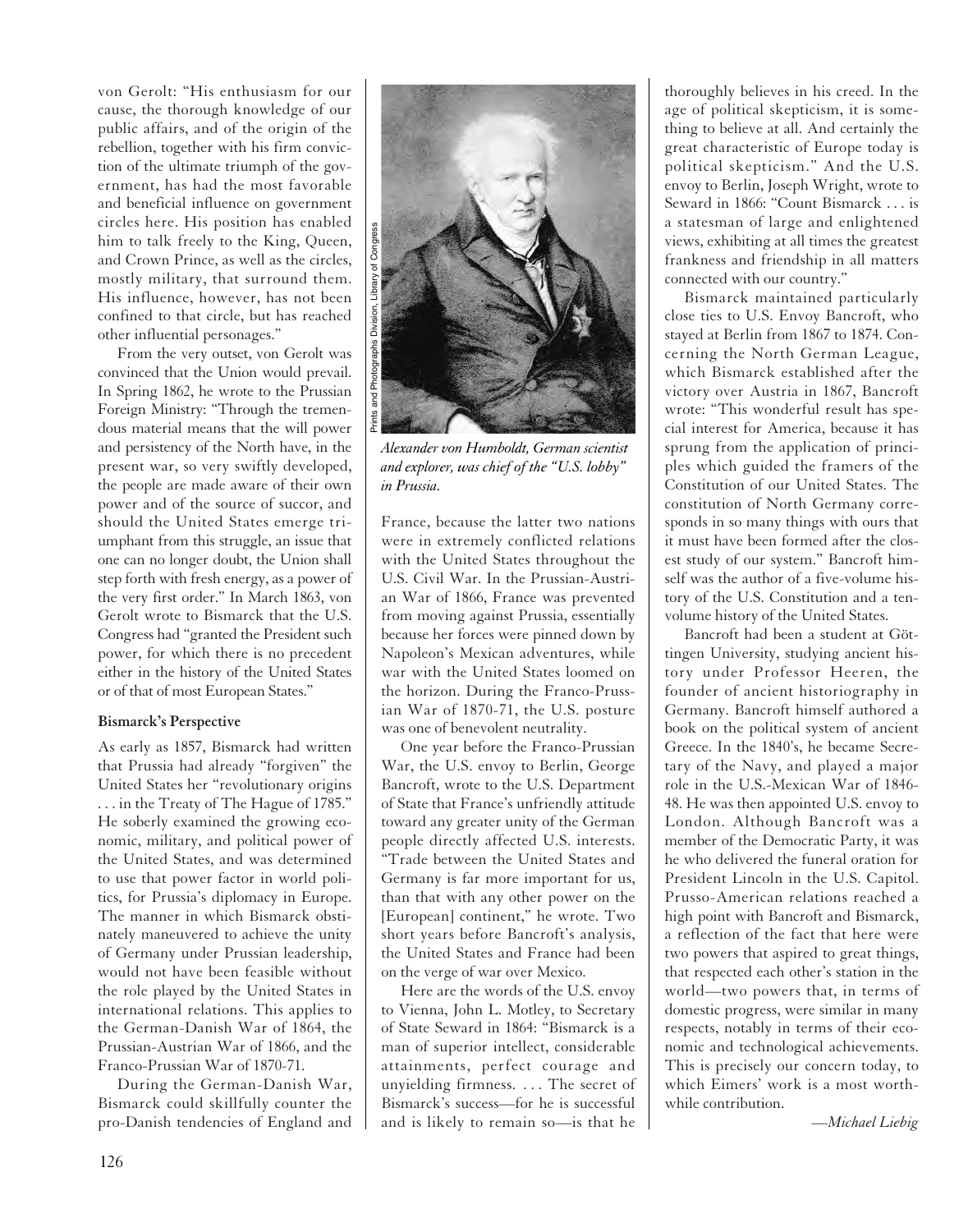*'Remember the lesson of science: The power of the individual mind represents the highest power in this universe. And every person who wishes to, touches that power.'*

> —LYNDON H. LAROUCHE, JR. Dialogue with Mexican LYM April 1, 2006

# Touch that power.

**Ancient Greece, A Concise History,** *Peter Green, Thames and Hudson, paperback, \$16.95*

**Aeschylus: Prometheus Bound and Other Plays,** *U. Chicago, paperback, \$10.00*

**Plato: Complete Works,** *ed. by John M. Cooper, Hackett, hardcover, \$47.00*

**Thucydides: History of the Peloponnesian War,** *Penguin Classics, paperback, \$12.95*

**Bruegel,** *Phaidon Colour Library, paperback, \$9.95*

**Johannes Kepler: Harmony of the World,** *American Philosophical Society, hardcover, \$45.00*

**G.W. Leibniz: Philosophical Essays,** *Hackett, paperback, \$14.95. Includes "Specimen of Dynamics"* 

**How the Nation Was Won, America's Untold Story, 1630- 1754,** *H. Graham Lowry, EIR, paperback, \$19.95* 

**John Marshall: The Life of George Washington,** *Liberty Fund, paperback, \$14.00*

**Washington Irving: The Sketch Book,** *Signet, paper, \$5.95*

**James Fenimore Cooper: The Spy,** *Penguin Classics, paperback, 15.00*

**Portable Poe,** *Penguin, paperback, \$17.00. Includes "Maelzel's Chess-Player"*

**Edgar Allan Poe: Eureka, A Prose Poem,** *Prometheus, paperback, \$10.00*

**Friedrich List: Outlines of American Political Economy,** *ed. by Michael Liebig, Böttiger, paperback, \$19.20*

**Arguing About Slavery: John Quincy Adams and the Great Battle in the United States Congress,** *William Lee Miller, Random House Vintage, paperback, \$17.00*

**Abraham Lincoln: Selected Speeches and Writings,** *Random House Vintage, paperback, \$16.00*

**Frederick Douglass: Selected Speeches and Writings,** *ed. by Philip S. Foner, Lawrence Hill Books, paperback, \$24.00*

**The Civil War and the American System: America's Battle with Britain, 1860- 1876,** *ed. by W. Allen Salisbury, EIR, paperback, \$15.00*

**Franklin D. Roosevelt and the New Deal, 1932-1940,** *William E. Leuchtenburg, Harper, paper, \$16.00*

**Kurt Gödel: On Formally Undecidable Propositions of Principia Mathematica,** *Dover, paperback, \$6.95*

**Lyndon H. LaRouche, Jr.: The Economics of the Noösphere,** *EIR, paperback, \$20.00. Includes V.I. Vernadsky, 'On the Material-Energetic Distinction Between Living and Nonliving Bodies in the Biosphere'*

## Basic Books of the LaRouche Political Movement Ben Franklin Booksellers

**Call or write for our free catalogue.** 

### Order on the web at www.benfranklinbooks.com

**AUTHOR, TITLE** (abbrev). **Quantity Price**

**Call Toll-Free:** 1(800)453-4108 **Northern Virginia:** (703)777-3661 **FAX:** (703)777-8287 **e-mail:** benfranklinbooks@mediasoft.net

Or mail your order to:

### **Ben Franklin Booksellers**

P.O. Box 1707 Leesburg, VA 20177

Make check or money order payable to: Ben Franklin Booksellers

\*\***Shipping and handling** (U.S.): \$4.00 for first book \$1.00 each additional book. Additional shipping information available on request. Allow 3-4 weeks for delivery. Books shipped fourth class mail.

|                                             | Subtotal                 |  |
|---------------------------------------------|--------------------------|--|
| <b>Credit card orders:</b> Please charge my | Shipping**               |  |
| Mastercard<br>Visa<br>Discover<br>Am. Exp.  | Sales tax                |  |
|                                             | (Va. residents add 4.5%) |  |
| Signature                                   | Total                    |  |